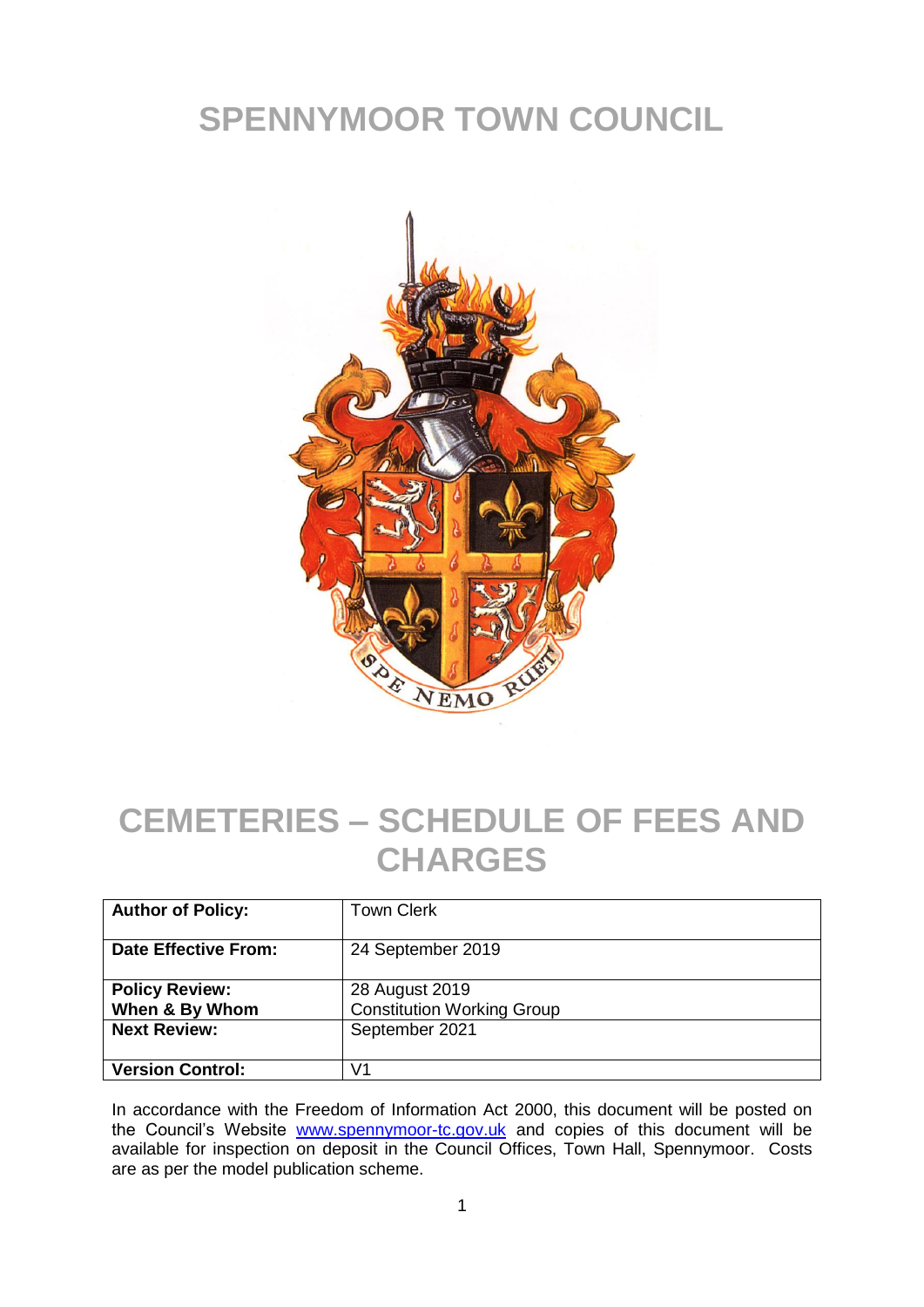# **PART 1 – INTERMENT**

For the interment in a grave:

- i) of the body of a still-born child after the  $24<sup>th</sup>$  week of pregnancy or the body of child whose age did not exceed 18 years at the time of death there will be **no fee**. The Town Council will apply to the Children's Fund for England (CFF) for reimbursement of the costs.
- ii) of the body of a person whose age at the time of death was 18 years or more:

| Fee for Parishioners     | £110.00 |
|--------------------------|---------|
| Fee for non-Parishioners | £550.00 |

iii) of a body of a person under s.46 Public Health (Notification of Disease) Act 1984:

Fee **£550.00**

- iv) For the interment of cremated remains for a child under the age of 18 years or stillborn after the  $24<sup>th</sup>$  week of pregnancy there will be no fee. The Town Council will apply to the Children's Fund for England (CFF) for reimbursement of the costs.
- v) For the interment of cremated remains for a person of the age of 18 years or over:

| Fee for Parishioners     | £66.00  |
|--------------------------|---------|
| Fee for non-Parishioners | £220.00 |

#### **Fees for searches of register books and for copies and extracts to be taken therefrom:**

Every search **Every search 2008** 

# **Part 2 – EXCLUSIVE RIGHTS OF BURIAL (for a period of 100 years)**

- i) of the body of a still-born child after the  $24<sup>th</sup>$  week of pregnancy or the body of child whose age did not exceed 18 years at the time of death there will be **no fee**. The Town Council will apply to the Children's Fund for England (CFF) for reimbursement of the costs.
- ii) of the body of a person whose age at the time of death is 18 years or above: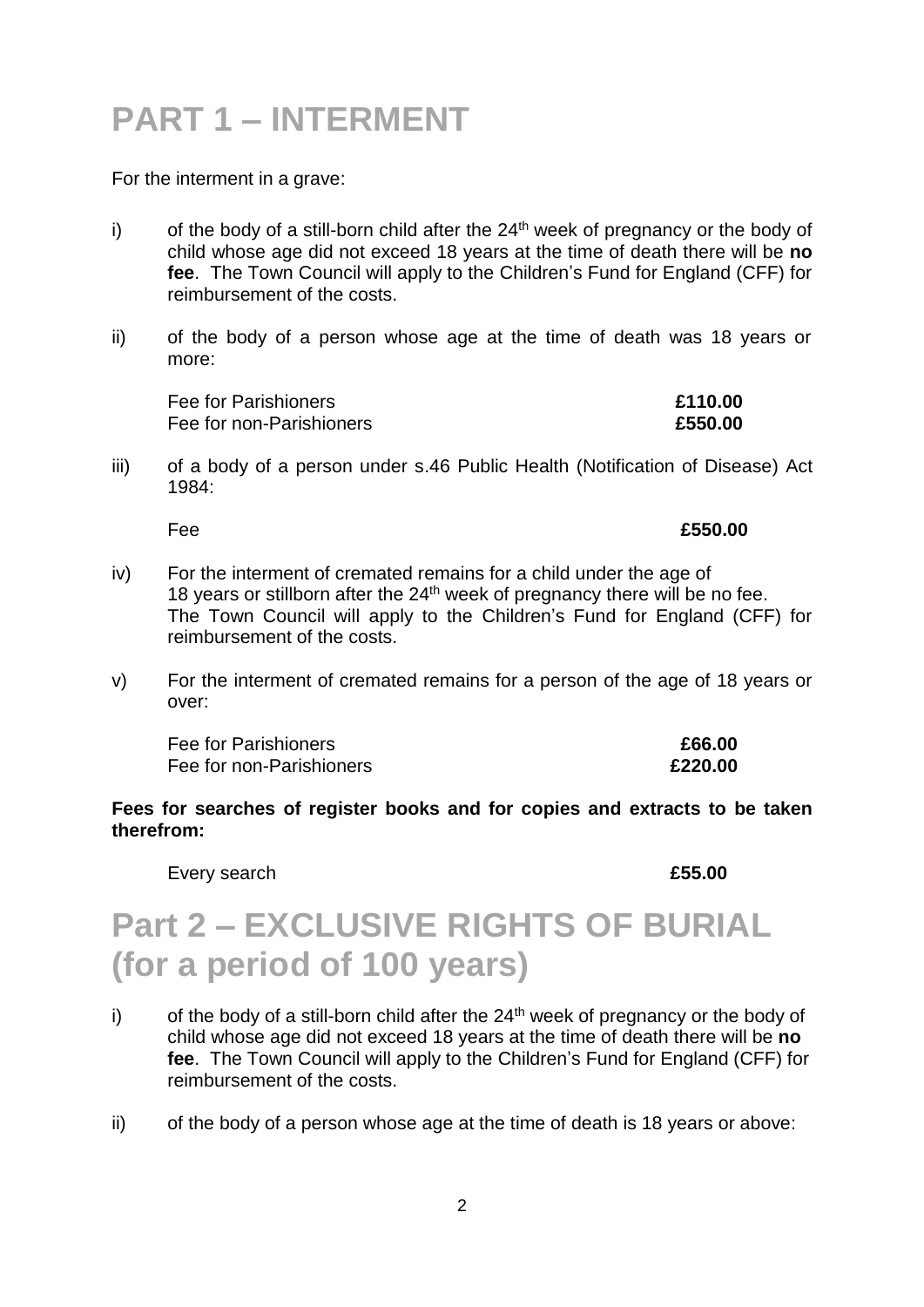| Single Grave Fee for Parishioner        | £250.00 |
|-----------------------------------------|---------|
| Single Grave Fee for non-Parishioner    | £500.00 |
| Double Grave Fee for Parishioner        | £300.00 |
| Double Grave Fee for non-Parishioner    | £600.00 |
| <b>Treble Grave Fee for Parishioner</b> | £350.00 |
| Treble Grave Fee for non-Parishioner    | £700.00 |

### **Part 3 – HEADSTONES AND MONUMENTAL INSCRIPTIONS**

For the right to erect, in respect of which the exclusive right of burial has been granted:

i) where the request relates to a still-born child after the  $24<sup>th</sup>$  week of pregnancy or a child whose age did not exceed 18 years at the time of death there will be **no fee**. The Town Council will apply to the Children's Fund for England (CFF) for reimbursement of the costs

#### ii) where the request relates to a person aged 18 years or over:

|      | Single Grave - Parishioner            | £60.00  |
|------|---------------------------------------|---------|
|      | Single Grave - Non- Parishioner       | £120.00 |
|      | Double Grave - Parishioner            | £60.00  |
|      | Double Grave - Non-Parishioner        | £120.00 |
| iii) | Replacement Headstones                | No Fee  |
| iv)  | Additional Inscriptions on Headstones | £10.00  |
| V)   | A vase:                               |         |
|      | Fee - Parishioner                     | £40.00  |
|      | Fee - Non-Parishioner                 | £80.00  |

# **Part 4 – CEMETERY MEMORIAL GARDENS**

- i) Where the request relates to a still-born child after the  $24<sup>th</sup>$  week of pregnancy or a child whose age did not exceed 18 years at the time of death there will be **no fee** the Town Council will apply to the Children's Fund for England (CFF) for reimbursement of the costs as follows:
	- a) the fees charged for the burial of cremated remains.
	- b) the fees charged for the storage of cremated remains in a columbarium or